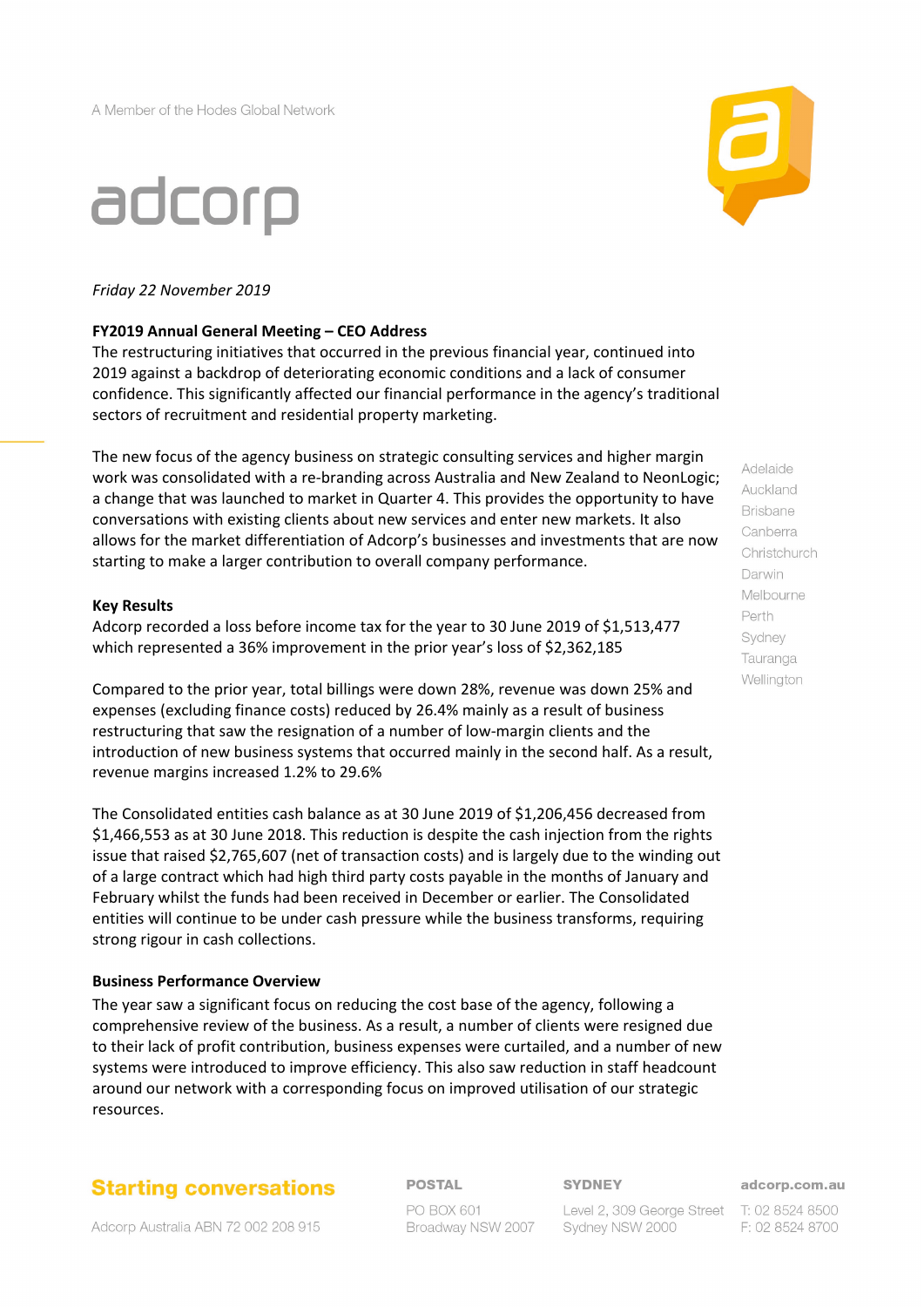# adcorp

The New Zealand business continued to provide transactional advertising services along with project-based consulting services in employer branding, talent attraction and digital development. There has been some progress in diversifying into new sectors and this will be a continued area of focus with a view to expediting this strategic intent.

The introduction of NeonLogic will allow the business to focus on new market segments and services and reduce the perception of the agency as purely transactional media services. The new brand has been well received by our employees and existing clients and has started generating new business opportunities, although progress has been slower than anticipated.

Quadrant Creative, of which the company holds a 75% share, continues to specialise in property marketing and has expanded its list of current projects from Queensland to now manage developments in New South Wales and Victoria.

Showrunner's focus has been on the development of new programming ideas and a number of these opportunities are currently being discussed with global broadcasters and distributors. The holdback rights of these Netflix series expire in June 2020, making them available for other broadcasters to purchase.

Regarding our 15% shareholding in video production business Shootsta, the company has undertaken overseas expansion that sees it now having representation in the UK, US, Singapore and Hong Kong. Recognising the significant costs of such global expansion, we are now starting to see sales growth in these regions. An additional area of focus has been on investing in new services and improving technology platforms to further enhance the brand and service experience.

#### **Outlook**

Challenging economic conditions continue reducing current client expenditure and minimising the impact of any new business wins. Expense management and removal of corporate overhead costs continue to be a priority as we try and improve financial performance. These conditions saw the company require an increase in the loan facility from Millenium Company Pty Ltd that was announced to the market on 11 October. We do anticipate increased contributions to the Company's revenues from our investments in both Showrunner and Shootsta, although these businesses continue to require investment in order to reach their full potential. These factors along with the re-positioning of the Agency business under the NeonLogic brand, allow the Company to be confident that financial performance will improve.

## **Starting conversations**

Adcorp Australia ABN 72 002 208 915

## **POSTAL**

**PO BOX 601** Broadway NSW 2007 **SYDNEY** 

Level 2, 309 George Street T: 02 8524 8500 Sydney NSW 2000

adcorp.com.au

F: 02 8524 8700

## Adelaide Auckland **Brisbane** Canberra Christchurch Darwin Melbourne Perth Sydney Tauranga Wellington